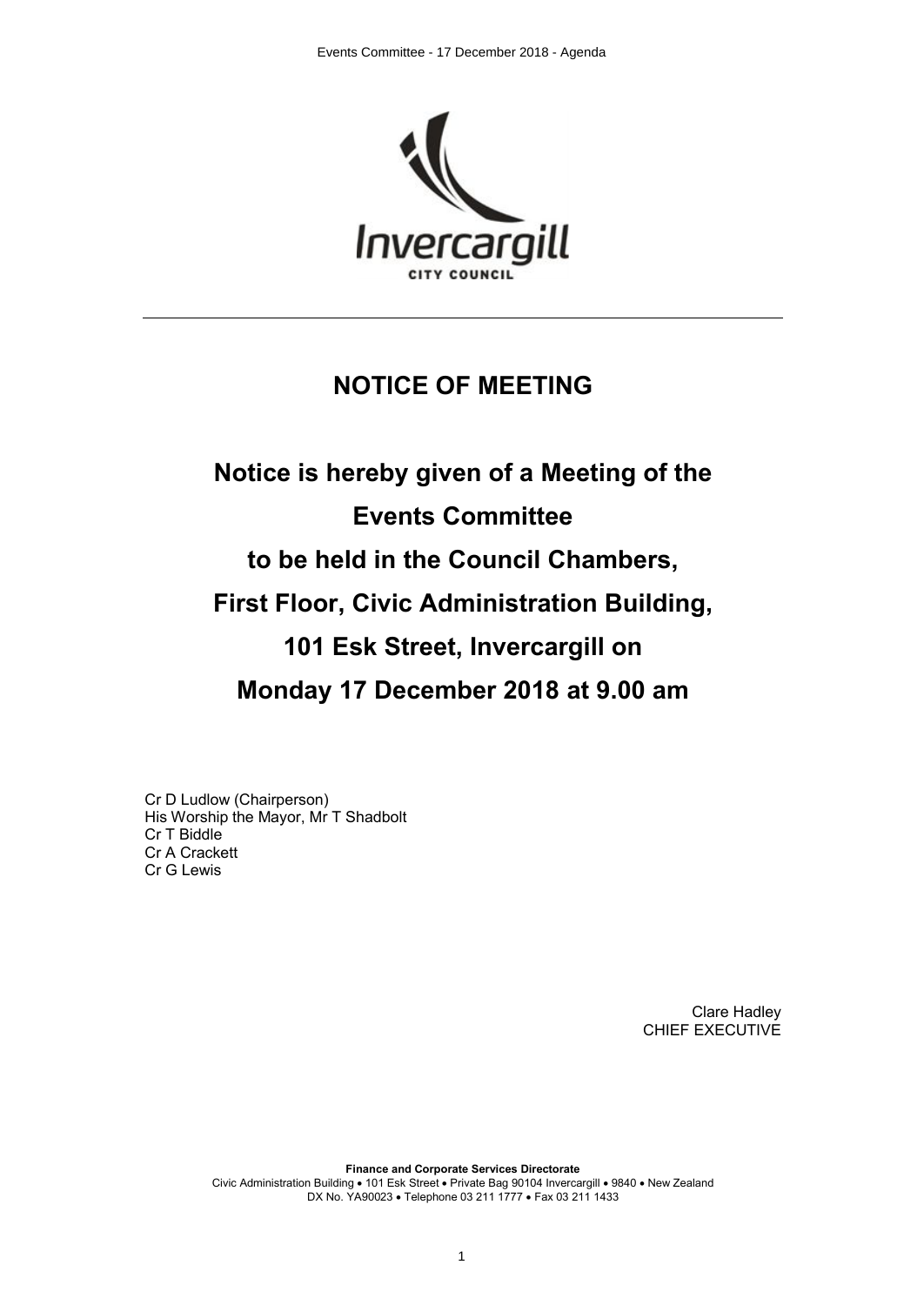# **A G E N D A**

# 1. **APOLOGIES**

# 2. **MINUTES OF THE MEETING OF THE EVENTS COMMITTEE HELD ON 2 NOVEMBER 2018**

# 3. **FINANCIAL UPDATE**

# 4. **PROPOSED MEETING DATES FOR 2019**

# 5. **PUBLIC EXCLUDED SESSION**

Moved, seconded that the public be excluded from the following parts of the proceedings of this meeting; namely

- *(a) Funding Application Venture Southland Dust Palace*
- *(b) Confirmation of Public Excluded Minutes of Events Committee Meeting held on 2 November 2018*

The general subject of each matter to be considered while the public is excluded, the reason for passing this resolution in relation to each matter, and the specific grounds under Section 48(1)(d) of the Local Government Official Information and Meetings Act 1987 for the passing of this resolution are as follows:

| General<br>subject<br>οf<br>each<br>matter<br>to<br>be<br>considered                                                              | Reason for passing<br>resolution<br>- in<br>this<br>each<br>relation<br>to<br>matter | Ground(s) under Section<br>48(1) for the passing of<br>this resolution                                                                                                                                                        |
|-----------------------------------------------------------------------------------------------------------------------------------|--------------------------------------------------------------------------------------|-------------------------------------------------------------------------------------------------------------------------------------------------------------------------------------------------------------------------------|
| (a) Funding Application<br>- Venture Southland<br>- Dust Palace                                                                   | Section $7(2)(i)$                                                                    | enable<br>local<br>To:<br>any<br>the<br>authority<br>holding<br>information to carry<br>on,<br>without<br>prejudice<br><b>or</b><br>disadvantage,<br>negotiations<br>(including<br>commercial and industrial<br>negotiations) |
| Confirmation<br>οf<br>(b)<br><b>Public</b><br>Excluded<br>of Events<br>Minutes<br>Committee Meeting<br>held on 2 November<br>2018 | Section 7(2)(i)                                                                      | enable<br>local<br>To l<br>any<br>authority<br>holding<br>the<br>information to carry on,<br>prejudice<br>without<br><b>or</b><br>disadvantage,<br>negotiations<br>(including)<br>commercial and industrial<br>negotiations)  |

# **♦♦♦♦♦♦♦♦♦♦♦♦**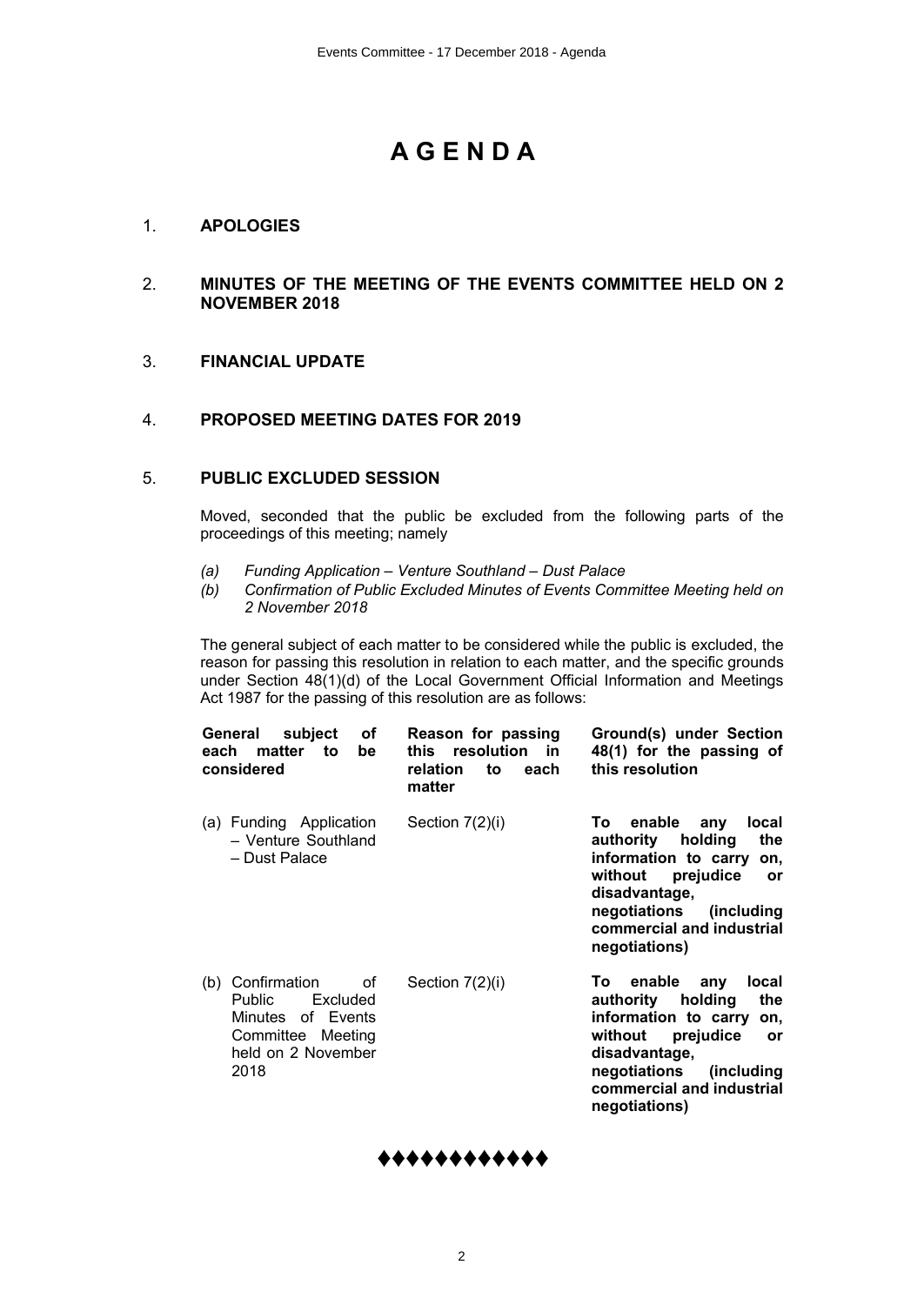#### **MINUTES OF THE MEETING OF THE EVENTS COMMITTEE HELD IN THE CE'S MEETING ROOM, FIRST FLOOR, CIVIC ADMINISTRATION BUILDING, 101 ESK STREET, INVERCARGILL, ON FRIDAY 2 NOVEMBER 2018 AT 9.00 AM**

- **PRESENT:** His Worship the Mayor, Mr T Shadbolt (from 9.02 am) Cr D J Ludlow (Chairperson) Cr T M Biddle Cr A H Crackett Cr G D Lewis
- **IN ATTENDANCE:** Ms B Brown, Venture Southland Ms M Sievwright, Personal Assistant

#### 1. **APOLOGIES**

His Worship the Mayor, Mr T Shadbolt for lateness.

Moved Cr Biddle, seconded Cr Crackett and **RESOLVED** that the apology be accepted.

#### 2. **MINUTES OF THE MEETING OF THE EVENTS COMMITTEE HELD ON 28 SEPTEMBER 2018**

Moved Cr Lewis, seconded Cr Crackett and **RESOLVED** that the minutes be received as a true and correct record.

# 3. **MATTERS ARISING**

Nil.

#### 4. **ACCOUNTABILITY REPORTS**

- **Note:** His Worship arrived at 9.02 am
- 4.1. **Young Farmer of the Year**

#### 4.2. **SPW Southern Rumble**

4.3. **ILT Kidzone**

Cr Crackett said the SPW Southern Rumble was extremely successful nationally and internationally, even though they were tentative about putting on a stadium show. Some Southland participants have received invitations to participate internationally.

Cr Ludlow said the social media advertising was well done and the venue was appropriate. It was agreed a letter of congratulations would be sent.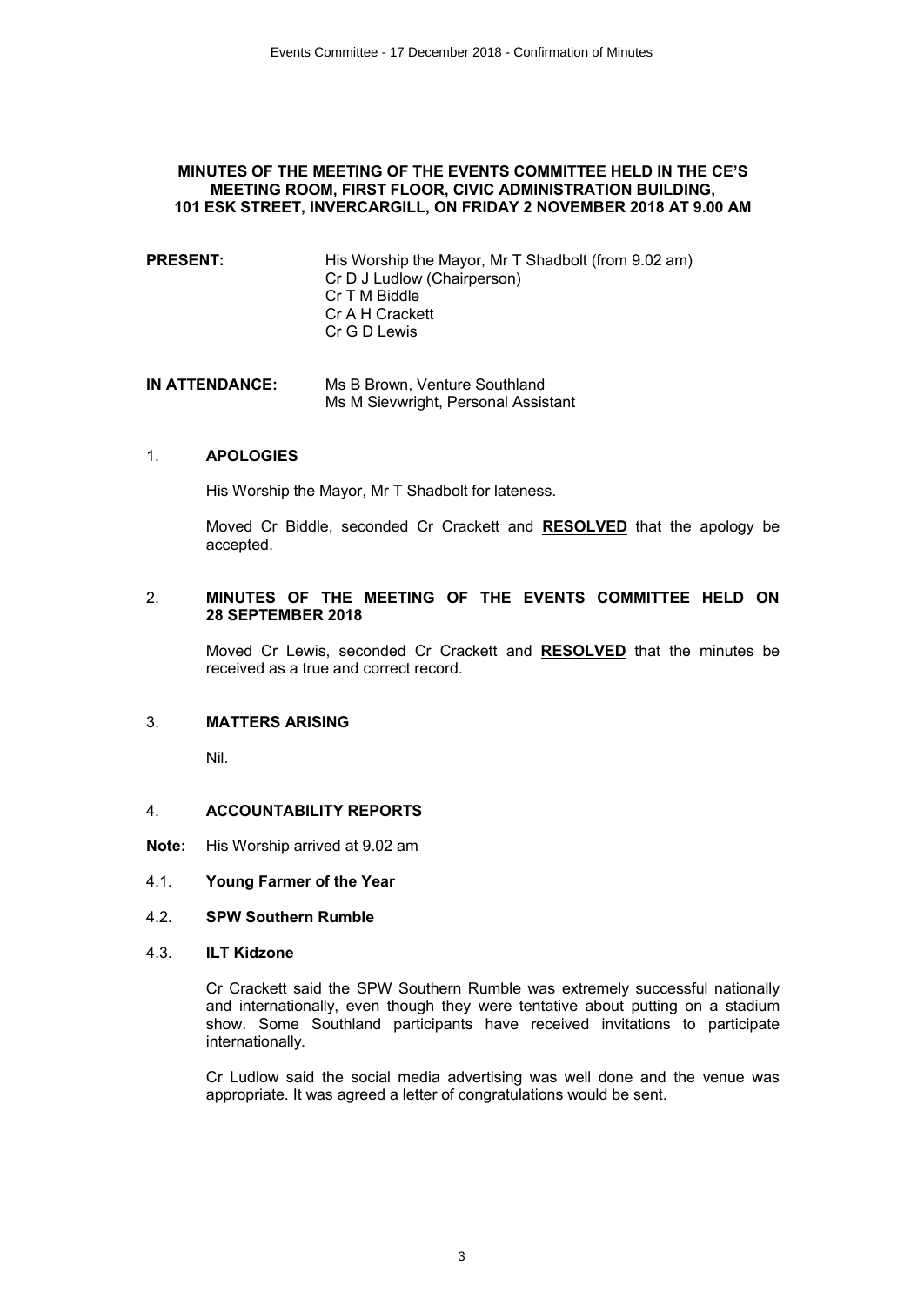Moved Cr Biddle, seconded Cr Crackett and **RESOLVED** that the Accountability Reports be received.

#### 5. **FINANCIAL UPDATE**

The financial report had been circulated.

Moved Cr Ludlow, seconded Cr Crackett and **RESOLVED** that the Financial Update be received.

# 6. **GENERAL BUSINESS**

Nil.

# 7. **URGENT BUSINESS**

Nil.

#### 8. **COMMITTEE IN PUBLIC EXCLUDED SESSION**

Moved Cr Ludlow, seconded Cr Lewis and **RESOLVED** that the public be excluded from the following parts of the proceedings of this meeting, namely:

- *(a) Funding Application Sport Car Club Classic Speedfest*
- *(b) Funding Application Indian Community Southland Diwali Festival of Lights*
- *(c) Confirmation of Public Excluded Minutes of Events Committee Meeting held on 28 September 2018*

The general subject of each matter to be considered while the public is excluded, the reason for passing this resolution in relation to each matter, and the specific grounds under Section 48(1)(d) of the Local Government Official Information and Meetings Act 1987 for the passing of this resolution are as follows:

|     | General subject of<br>each matter to be<br>considered                            | <b>Reason for passing</b><br>this resolution in<br>relation to each<br>matter | <b>Ground(s) under Section</b><br>48(1) for the passing of<br>this resolution                                                                                                           |
|-----|----------------------------------------------------------------------------------|-------------------------------------------------------------------------------|-----------------------------------------------------------------------------------------------------------------------------------------------------------------------------------------|
| (a) | <b>Funding Application</b><br>$-$ Sport Car Club $-$<br><b>Classic Speedfest</b> | Section $7(2)(i)$                                                             | To enable any local<br>authority holding the<br>information to carry on,<br>without prejudice or<br>disadvantage, negotiations<br>(including commercial and<br>industrial negotiations) |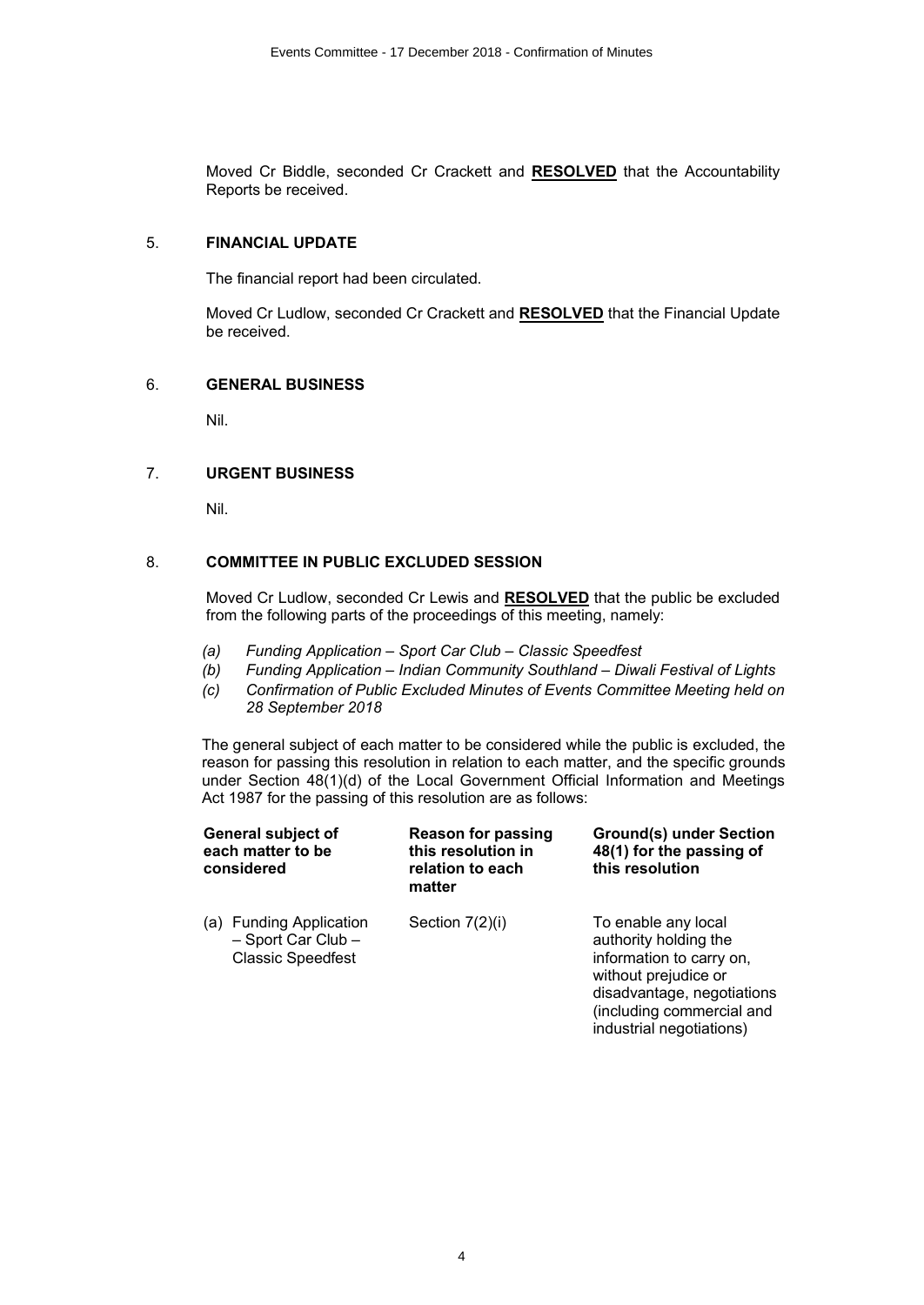| General subject of<br>each matter to be<br>considered |                                                                                                                     | <b>Reason for passing</b><br>this resolution in<br>relation to each<br>matter | <b>Ground(s) under Section</b><br>48(1) for the passing of<br>this resolution                                                                                                           |  |
|-------------------------------------------------------|---------------------------------------------------------------------------------------------------------------------|-------------------------------------------------------------------------------|-----------------------------------------------------------------------------------------------------------------------------------------------------------------------------------------|--|
| (b)                                                   | <b>Funding Application</b><br>- Indian Community<br>Southland - Diwali<br>Festival of Lights                        | Section $7(2)(i)$                                                             | To enable any local<br>authority holding the<br>information to carry on,<br>without prejudice or<br>disadvantage, negotiations<br>(including commercial and<br>industrial negotiations) |  |
| (c)                                                   | Confirmation of<br><b>Public Excluded</b><br>Minutes of Events<br>Committee Meeting<br>held on 28<br>September 2018 | Section 7(2)(i)                                                               | To enable any local<br>authority holding the<br>information to carry on,<br>without prejudice or<br>disadvantage, negotiations<br>(including commercial and<br>industrial negotiations) |  |

**♦♦♦♦♦♦♦♦♦♦♦♦♦♦♦**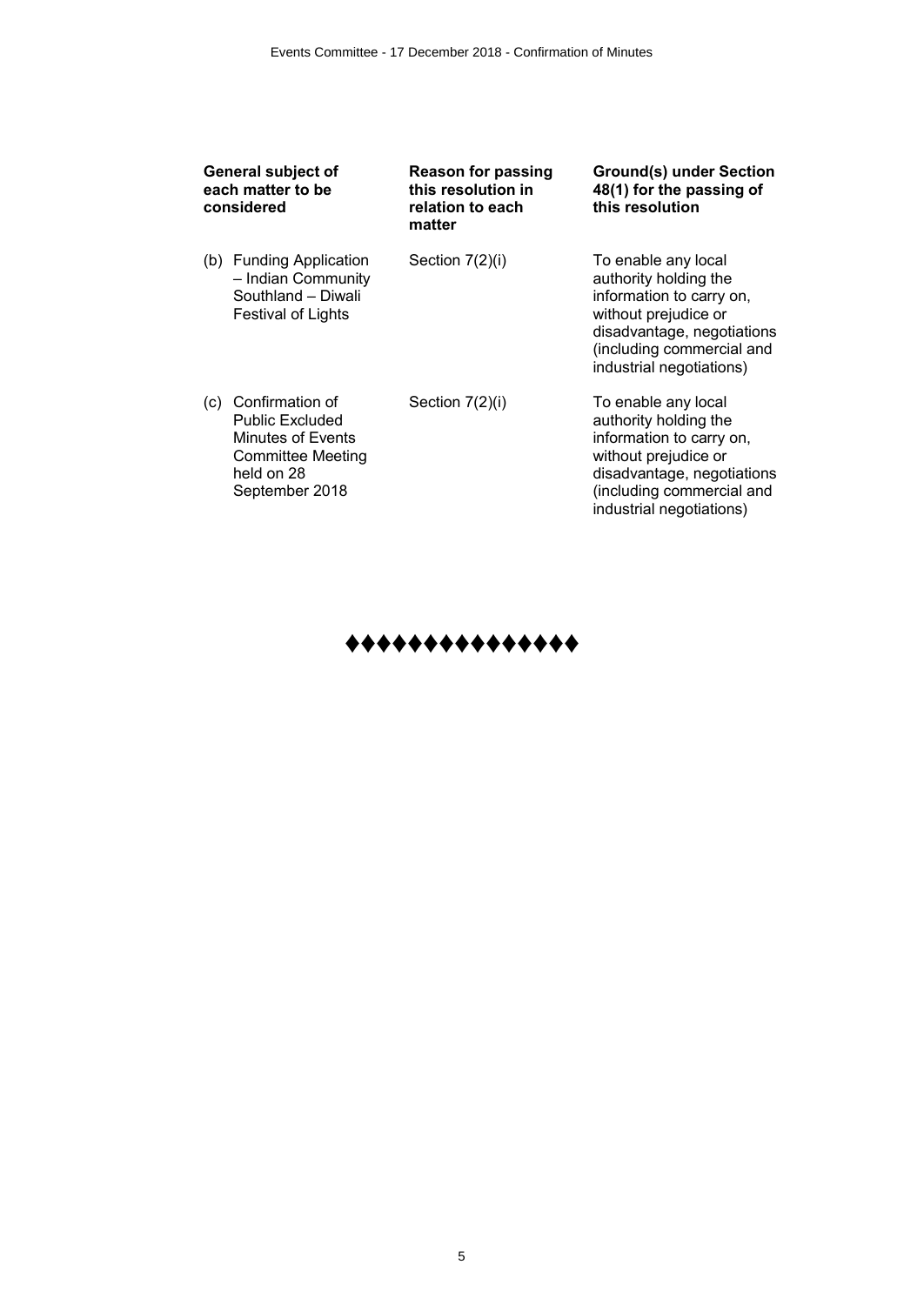# **Invercargill City Council Events Funds For the period 1 July 2018 to 9 December 2018**

| <b>Events Funds - Creation/Promotion</b>                                                                                                                                                                                                                                                                                                                                                                                                                                                                                                                                                                                                                                                                 | $2016 - 17$<br>\$                                            | $2017 - 18$<br>\$                                                         | $2018 - 19$<br>\$                   |
|----------------------------------------------------------------------------------------------------------------------------------------------------------------------------------------------------------------------------------------------------------------------------------------------------------------------------------------------------------------------------------------------------------------------------------------------------------------------------------------------------------------------------------------------------------------------------------------------------------------------------------------------------------------------------------------------------------|--------------------------------------------------------------|---------------------------------------------------------------------------|-------------------------------------|
| <b>Funding</b><br>Annual funding budget<br>Balance remaining from previous years<br><b>Transfer from Civic Events Fund</b>                                                                                                                                                                                                                                                                                                                                                                                                                                                                                                                                                                               | 100,000<br>91,016<br>50,000                                  | 100,000<br>193,016                                                        | 100,000<br>209,625                  |
| Total funding                                                                                                                                                                                                                                                                                                                                                                                                                                                                                                                                                                                                                                                                                            | 241,016                                                      | 293,016                                                                   | 309,625                             |
| <b>Grants paid</b><br><b>Stadium Southland - NZ Breakers match</b><br><b>Tickertape victory parade</b><br><b>Targa Rally</b><br><b>Indian Community Southland - Diwali Festival</b><br><b>New Zealand Young Farmers Clubs Inc</b><br>Bluff School's 150th reunion<br><b>Venture Southland - Spring Festival</b><br><b>Netball South</b><br><b>Arts Murihiku</b><br>Venture Southland - Wrestling event<br><b>Southland Sports Car Club</b><br><b>Kart Sport Southland</b><br>Surfing New Zealand - Ultimate Waterman event<br><b>Nitro Circus</b><br><b>Tour of Southland</b><br><b>Southland Orienteering Club</b><br><b>Southern Mustang Club</b><br><b>Stadium Southland - Christmas Variety Show</b> | 5,000<br>20,000<br>5,000<br>5,000<br>2,000<br>5,000<br>6,000 | 15,000<br>5,000<br>13,000<br>10,000<br>2,500<br>15,000<br>15,000<br>7,891 | 10,000<br>10,478<br>20,000<br>2,500 |
| Total grants paid                                                                                                                                                                                                                                                                                                                                                                                                                                                                                                                                                                                                                                                                                        | 48,000                                                       | 83,391                                                                    | 42,978                              |
| Balance remaining to carry forward                                                                                                                                                                                                                                                                                                                                                                                                                                                                                                                                                                                                                                                                       | 193,016                                                      | 209,625                                                                   | 266,647                             |

| <b>Events Funds - Iconic Events</b>                                                                                                                                                                                                                                                                                                                                                                                                 | $2016 - 17$<br>S                                         | $2017 - 18$<br>S                                        | 2018 - 19<br>S             |
|-------------------------------------------------------------------------------------------------------------------------------------------------------------------------------------------------------------------------------------------------------------------------------------------------------------------------------------------------------------------------------------------------------------------------------------|----------------------------------------------------------|---------------------------------------------------------|----------------------------|
| <b>Funding</b><br>Annual funding budget<br>Balance remaining from previous years                                                                                                                                                                                                                                                                                                                                                    | 100,000<br>(45,000)                                      | 100,000<br>(70,000)                                     | 100,000<br>(94,000)        |
| Total funding                                                                                                                                                                                                                                                                                                                                                                                                                       | 55,000                                                   | 30,000                                                  | 6,000                      |
| <b>Grants paid</b><br><b>Invercargill City Charitable Trust - Southland Buskers' Festival</b><br>Southland Motorcycle Club - Burt Munro event<br><b>Cycling Southland - Tour of Southland</b><br><b>Venture Southland - Southland Arts Festival</b><br>Sport Southland - Surf to City event<br>Venture Southland - Kidzone event<br>Murihiku Maori and Pasifika Cultural Trust - Polyfest event<br><b>Southland Sports Car Club</b> | 25,000<br>30,000<br>30,000<br>10,000<br>15,000<br>15,000 | 24,000<br>30,000<br>30,000<br>20,000<br>5,000<br>15,000 | 30,000<br>10,000<br>20,000 |
| Total grants paid                                                                                                                                                                                                                                                                                                                                                                                                                   | 125,000                                                  | 124,000                                                 | 60,000                     |
| Balance remaining to carry forward                                                                                                                                                                                                                                                                                                                                                                                                  | (70,000)                                                 | (94,000)                                                | (54,000)                   |

G:\FC\FM\_Srv\INVERCARGILL CITY COUNCIL\MONTHLY FINANCIALS\2018-2019\06 December 2018\Reports\Events funds 9\_12\_2018rEvents